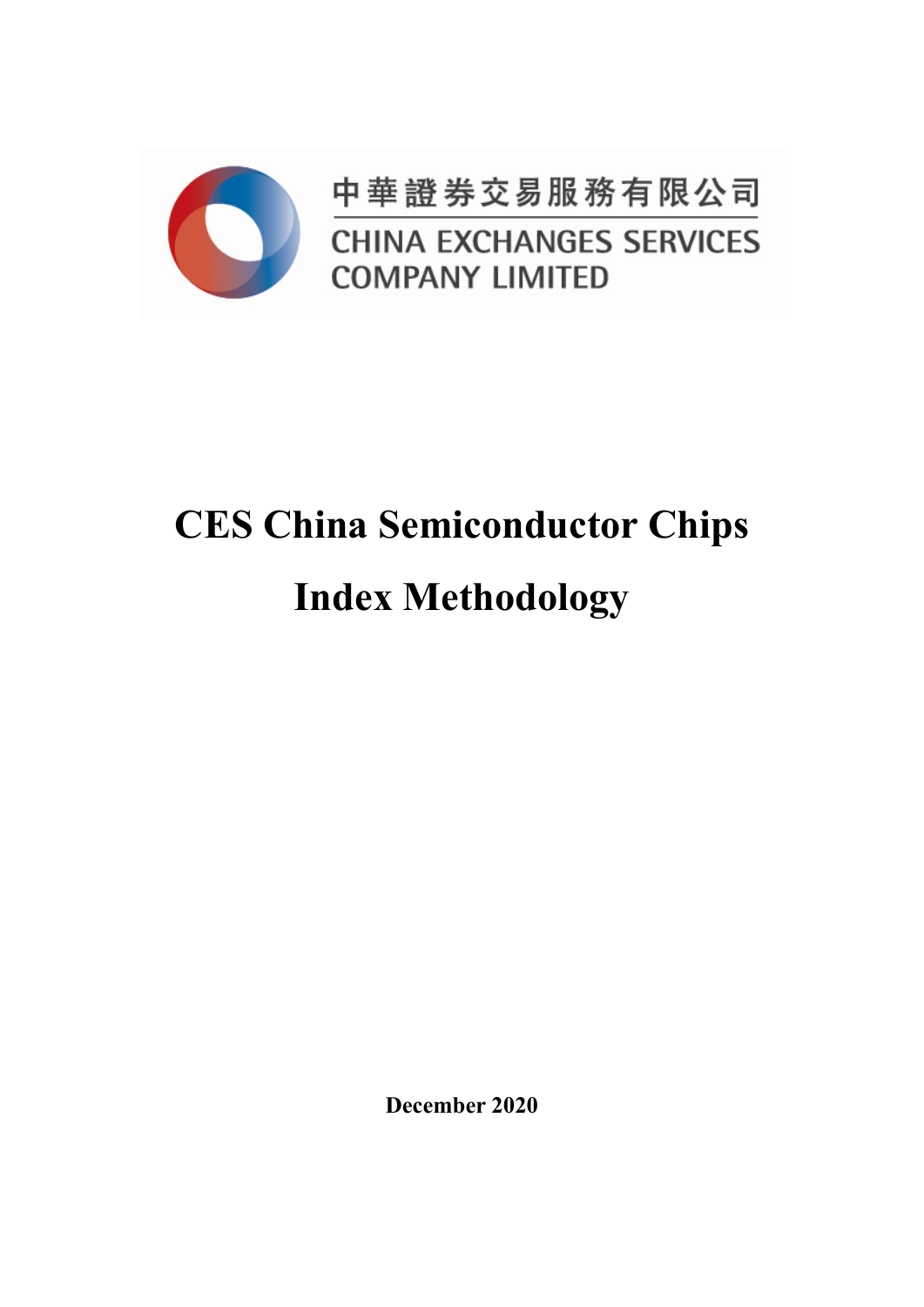

# **Contents**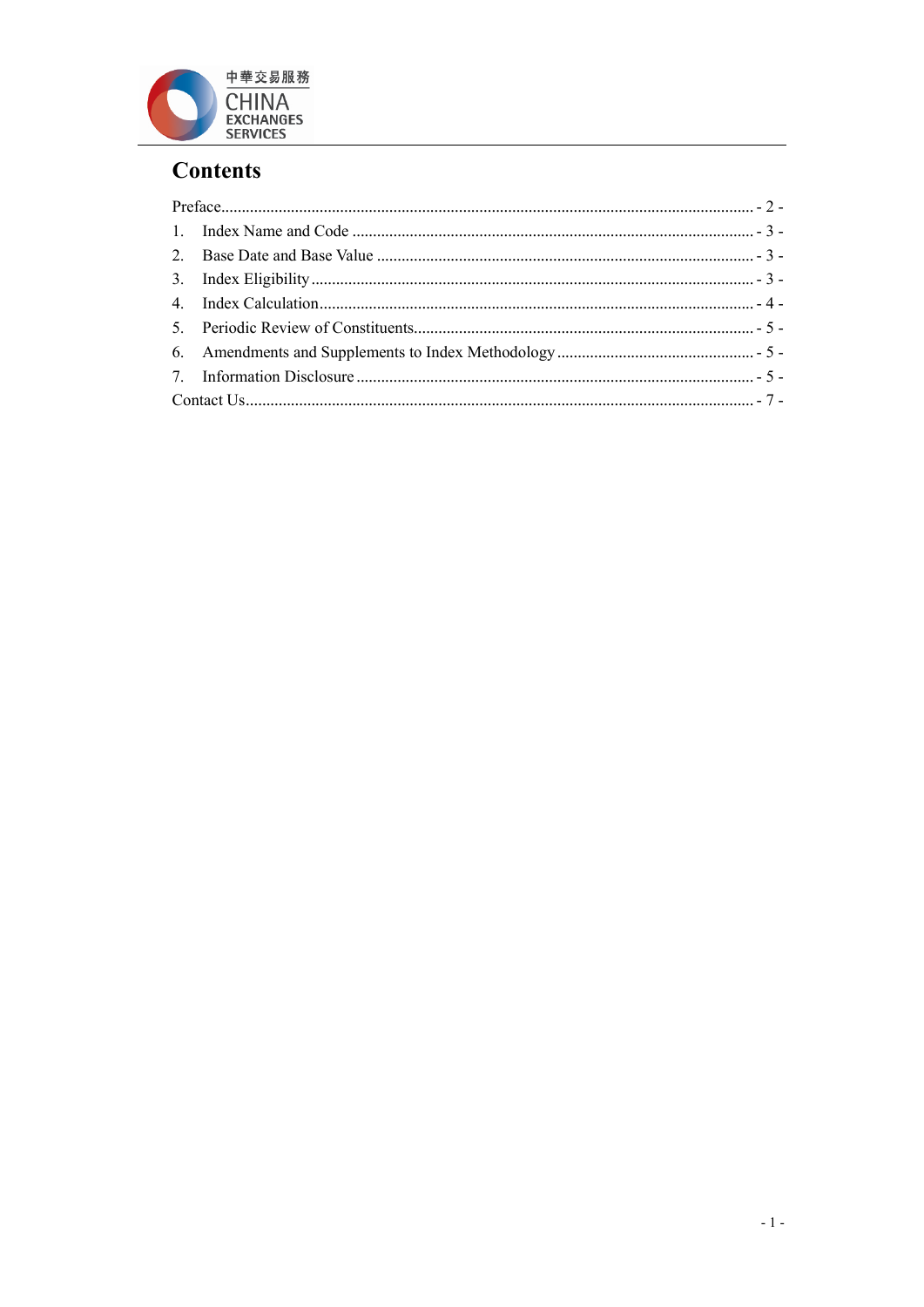

# <span id="page-2-0"></span>**Preface**

China Exchanges Services Company Ltd. (CESC) has appointed China Securities Index Co., Ltd. (CSIC) for index calculation, maintenance and dissemination. The index methodology is developed by mutual agreement between CESC and CSIC.

The CES China Semiconductor Chips Index (CES China Semiconductor Chips) is a price return index provides a measure of market performance for semiconductor Chips securities listed on China SSE and SZSE market with business scope ranging from semiconductor Chips materials, equipment, design, manufacture, assembly, packaging and testing.

| Index Name                                 | Launch Date <sup>1</sup> | <b>Constituents</b>                                                                              |
|--------------------------------------------|--------------------------|--------------------------------------------------------------------------------------------------|
| CES China<br>Semiconductor<br><b>Chips</b> | 26-09-2018               | Consists of the 50 largest semiconductor Chips<br>securities listed on China SSE and SZSE market |

<sup>&</sup>lt;sup>1</sup> The launch date of real-time index is 18-03-2019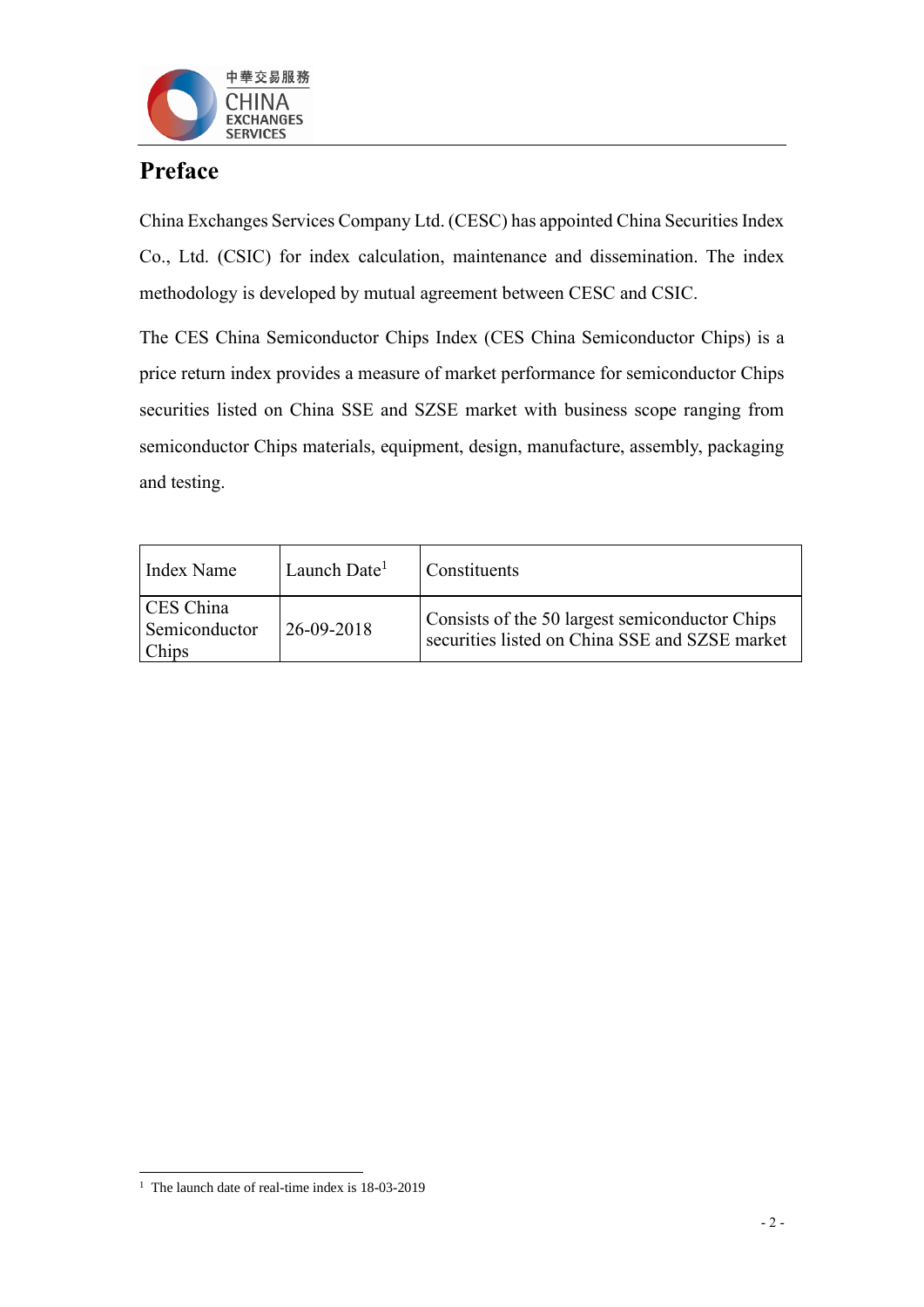

# <span id="page-3-0"></span>**1. Index Name and Code**

| <b>Index Name</b>                                          | Abbreviation                               | Index<br>Currency | Index<br>Code |
|------------------------------------------------------------|--------------------------------------------|-------------------|---------------|
| <b>CES China Semiconductor</b><br>Chips Index              | <b>CES China Semiconductor</b><br>Chips    | <b>CNY</b>        | 990001        |
| <b>CES China Semiconductor</b><br>Chips Index              | <b>CES China Semiconductor</b><br>Chips    | <b>HKD</b>        | 990002        |
| <b>CES China Semiconductor</b><br>Chips Total Return Index | <b>CES China Semiconductor</b><br>Chips TR | <b>CNY</b>        | 980001        |
| <b>CES China Semiconductor</b><br>Chips Total Return Index | <b>CES China Semiconductor</b><br>Chips TR | <b>HKD</b>        | 980002        |

## <span id="page-3-1"></span>**2. Base Date and Base Value**

The base date is December 30, 2011. The base value is 2000.

# <span id="page-3-2"></span>**3. Index Eligibility**

#### 3.1 Index Universe

The index universe for CES China Semiconductor Chips is comprised of the securities listed on Shanghai Stock Exchange (SSE) and Shenzhen Stock Exchange (SZSE) which satisfy the following conditions:

- $\Box$  As at the Review Cutoff Date, the security, which is not listed on the Science and Technology Innovation Board, must have a listing history for more than three months; and
- As at the Review Cutoff Date, the security is listed on the Science and Technology Innovation Board; and
- □ Non-ST or \*ST Securities; and
- $\Box$  No severe financial problems or regulatory violations in the most recent year.

#### 3.2 Selection Criteria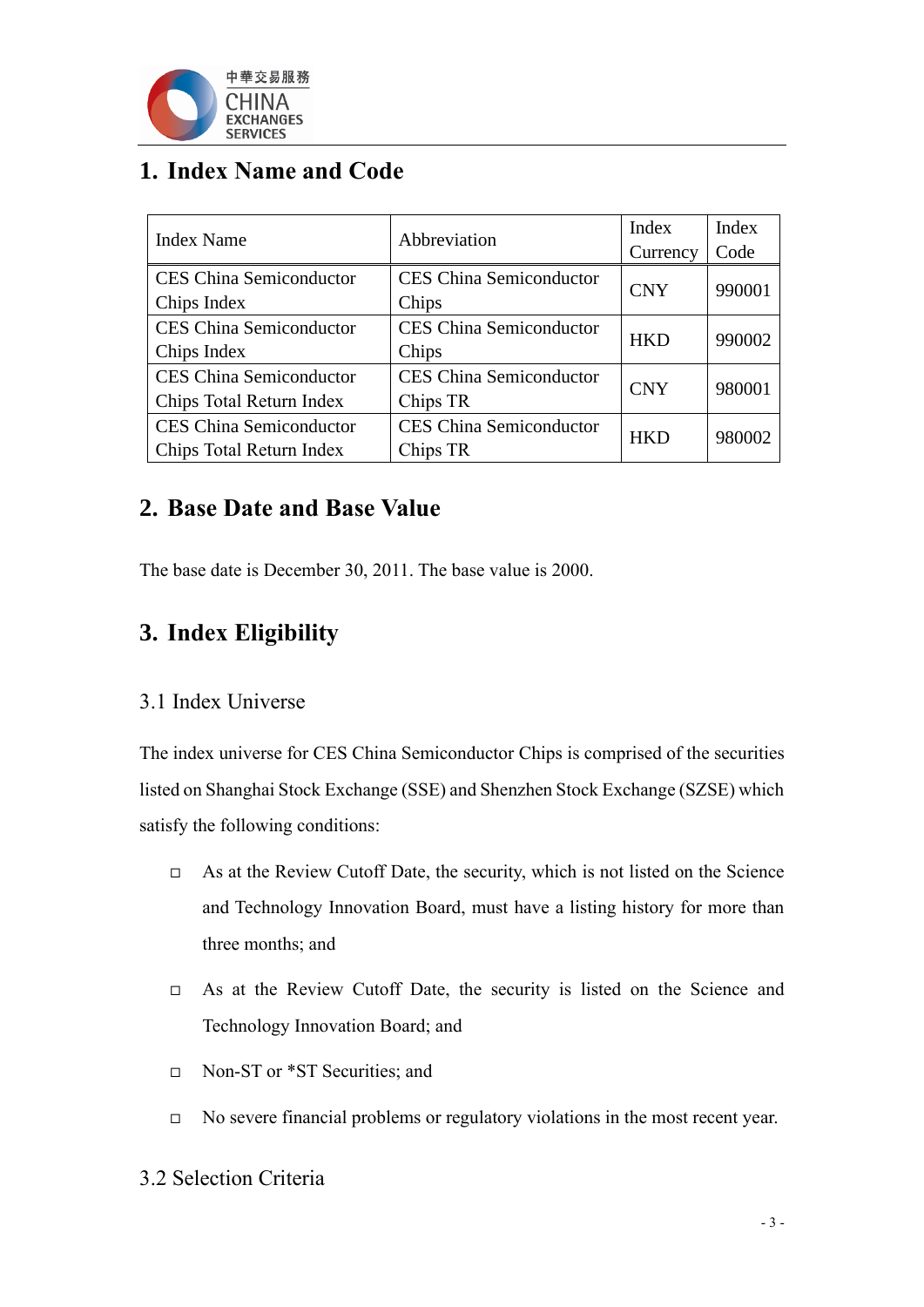

The constituents are selected as follows:

- **Liquidity Screen**. Securities in the universe must be in the highest 80% of all securities when ranked by average daily trading value^.
- **Semiconductor Chips Industry Screen.** The main revenue of eligible securities must come from semiconductor Chips materials, equipment, design, manufacture, assembly, packaging and testing.
- □ Size Screen. Following above screens, the top 50 securities ranked by average daily market value are chosen for inclusion in the index.

 $\land$  Average daily trading value (or average daily market value) is defined as follows:

- ◆ The average daily trading value (or average daily market value) during the most recent year or,
- ◆ For newly listed securities, the average daily trading value (or average daily market value) from the fourth trading day to the Review Cutoff Date;

## <span id="page-4-0"></span>**4. Index Calculation**

The CES China Semiconductor Chips is calculated according to the following formula:

Current Index = Current Total Adjusted Market-Cap / Divisor  $\times$  Base Value

Where Current Total Adjusted Market-Cap =  $\sum$ (Security Price × Number of Free Float Adjusted Shares  $\times$  Weight Factor  $\times$  Foreign Exchange Rate)

For the calculation of number of free float adjusted shares, please refer to CSI Index Calculation and Maintenance Methodology for further details. The value of Weight Factor is between 0 and 1, which is calculated at each rebalancing date, so that the weight of each constituent is capped at  $10\%$ .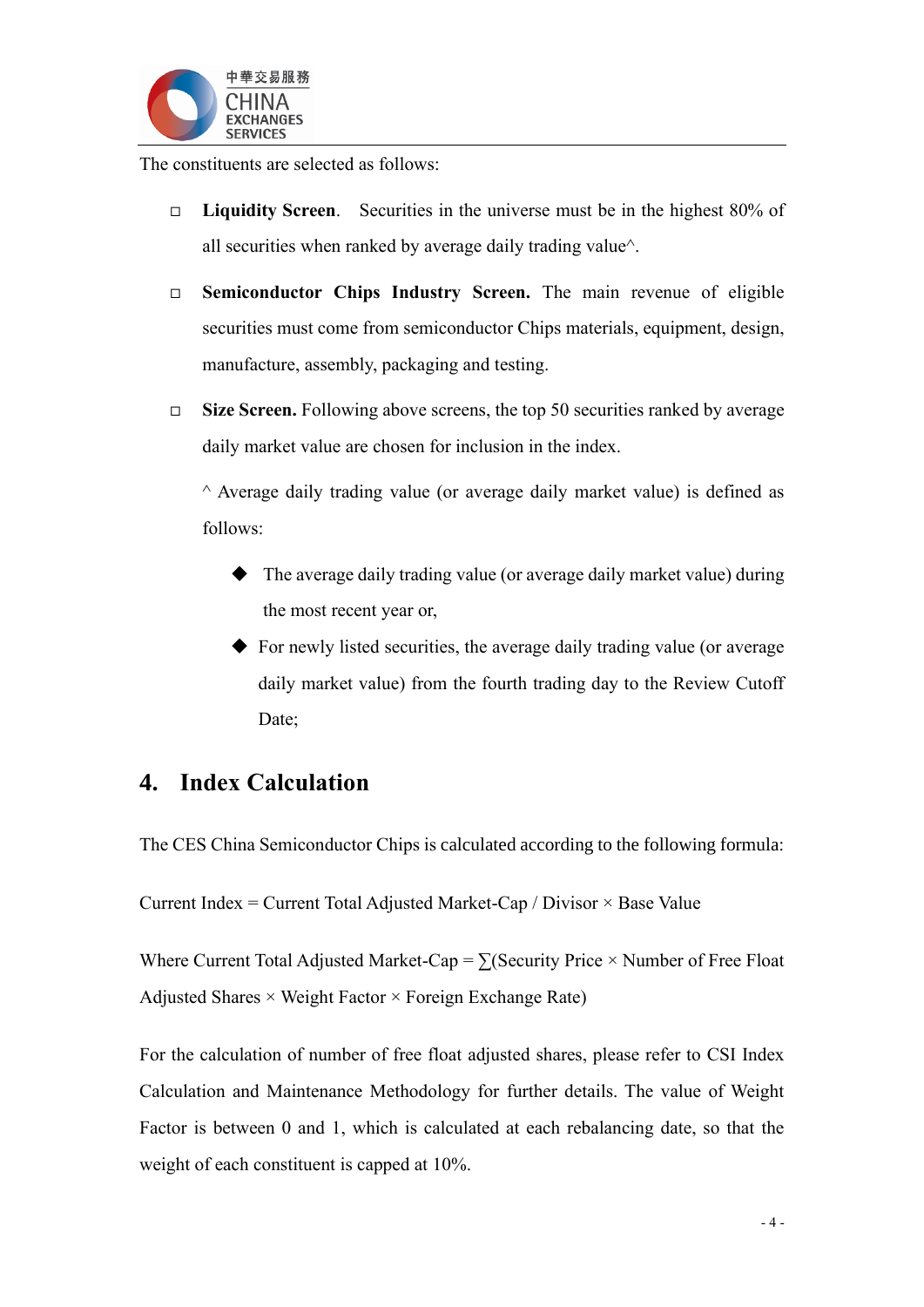

## <span id="page-5-0"></span>**5. Periodic Review of Constituents**

#### 5.1 Periodic Review

The index is adjusted and rebalanced semi-annually and the adjustment will be effective as of the next trading day after the 2nd Friday in June and December. The index adopts buffer zone rules. New candidates ranked top 40 will be given priority to add into the index and old constituents ranked top 60 will be given priority to remain in the index.

Weight Factor is assigned to each constituent at each rebalancing date. The effective date is the same as that of the constituent adjustment. The Weight Factor stays the same until next rebalancing date.

The reserve list is created for each regular review of index constituents. Five securities are included in the reserve list.

#### 5.2 Ongoing Adjustment

When special events occur affecting the representativeness and investability of the index, requisite non-regular adjustments will be made to the index constituents of the CES China Semiconductor Chips. When this happens, securities with the highest ranking in the reserve list will replace the deleted securities.

## <span id="page-5-1"></span>**6. Amendments and Supplements to Index Methodology**

In response to market development and clients' feedback, CESC and CSIC will amend or supplement the Index Methodology from time to time as appropriate. Proposed changes will be announced to the market prior to implementation.

### <span id="page-5-2"></span>**7. Information Disclosure**

To maintain the objectiveness, independence and authority of the index, CESC has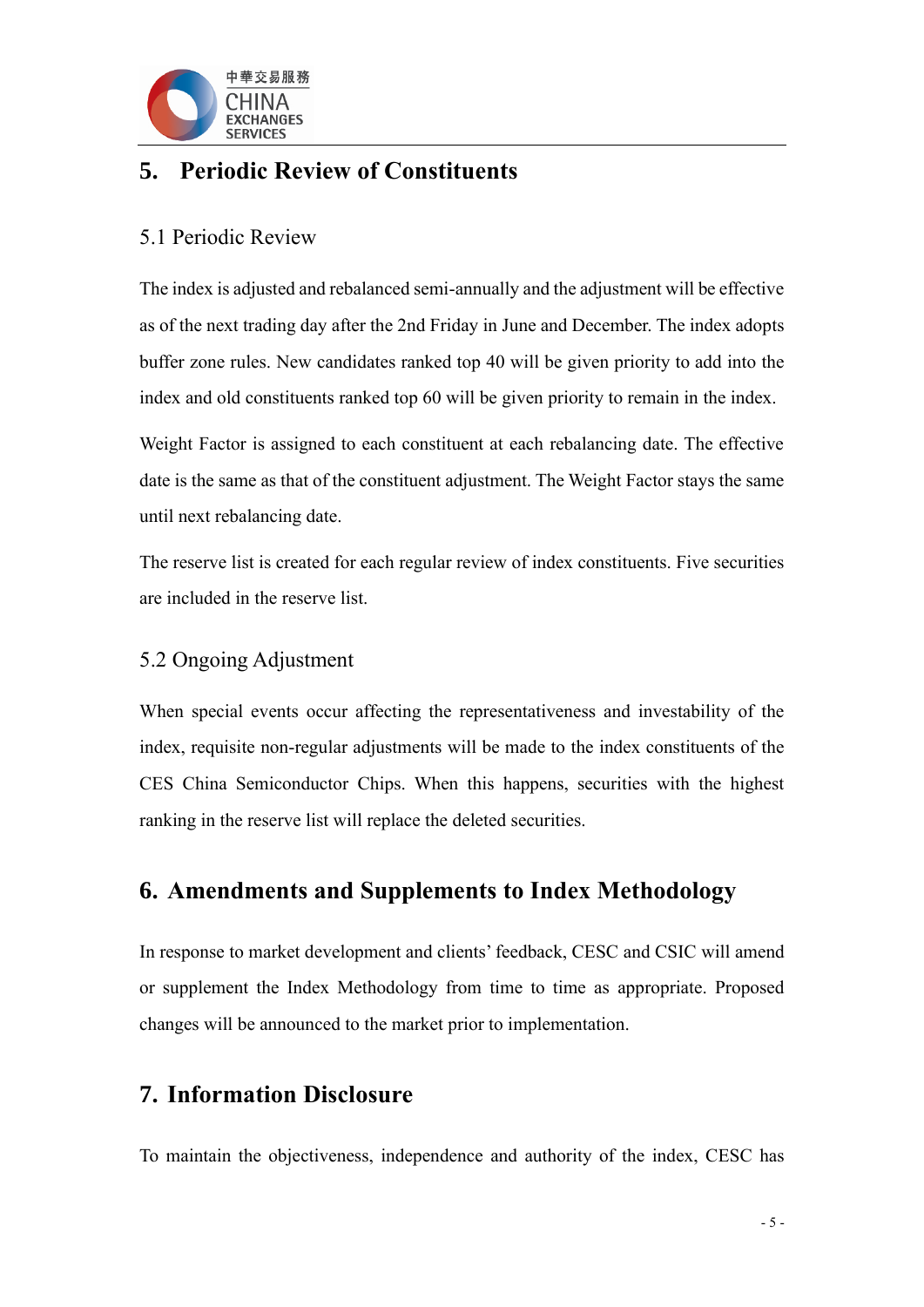

adopted a stringent information disclosure policy to ensure transparency, openness and fairness.

- □ Any personnel of CESC and CSIC are forbidden to divulge any information to any third party, including private media interviews before such information is disclosed to the public.
- $\Box$  Media used for information disclosure includes but not limited to website of CESC and CSIC.
- $\Box$  In general, result of the regular index review is published two weeks before the effective date. Non-regular adjustment in constituents will be published as soon as practicable. Changes in index methodology and index maintenance rules are usually published two weeks before the effective date.